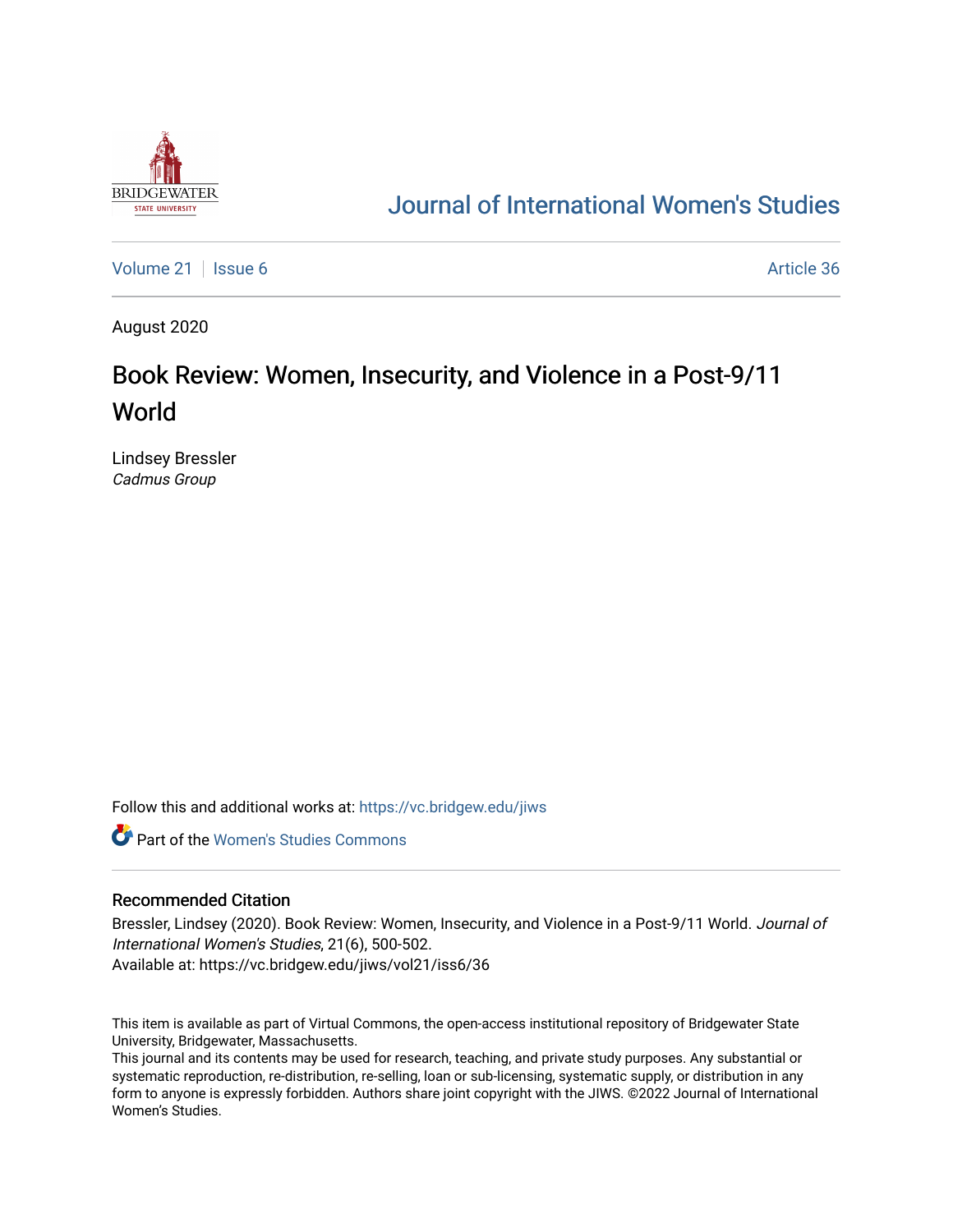#### Bressler: Book Review: Women, Insecurity, and Violence in a Post-9/11 World

This journal and its contents may be used for research, teaching and private study purposes. Any substantial or systematic reproduction, re-distribution, re-selling, loan or sub-licensing, systematic supply or distribution in any form to anyone is expressly forbidden. ©2020 Journal of International Women's Studies.

### **Women, Insecurity, and Violence in a Post-9/11 World. 1**

Reviewed by Lindsey Bressler<sup>2</sup>

Amidst a discussion of women's lack of agency in the framing of global governance, author Bronwyn Winter turns to a renowned English writer for elucidation. Virginia Woolf once wrote that "in fact, as a woman, I have no country. As a woman I want no country. As a woman my country is the whole world (85)." In this vein, "Women, Insecurity, and Violence in a Post-9/11 World" explores the notion that nation-states have conclusively failed to account for women's needs under the guise of promoting international peace and security. While Winter introduces her book with the simple question of how 9/11 has affected the state of women over the past 16 years, her chapters interrogate the root causes of how women have been left behind. On one hand, the "West" has left behind women because it relegates them to helper or peacemaker status. On the other hand, the Islamic world has left behind women as women's socioeconomic indicators have continued to suffer and lag. Through country case studies, theoretical examination, and field work, Winter has attempted to paint as wide a picture as possible of how women have been transformed by the world's response to 9/11. Winter's success in this effort is mixed. While Winter excels at describing international relationships on a macro level, her connections suffer in more local instances. Therein lies the challenge of much of feminist scholarship. Winter herself is stumped by some of the inherent paradoxes in the issues she brings forward.

Winter's chapters include a range of research methods and topics in order to address the question of how the world was shaken by 9/11 and where women's places laid in the aftermath. Winter describes a world of post-9/11ism, in which she delineates three elements: a Huntingtonesque clash of civilizations between the West and the Muslim world, the co-optation of feminist issues for the justification of increased militarism in the name of security efforts, and the renewed mix of religion and politics. These three elements make up Winter's modern worldview and permeate the rest of the book, which is loosely organized around these three ideas. In the first chapter, Winter gives the uninitiated reader a crash course in International Relations 101. She defines the nation state, points to Wallerstein's theories of center, periphery, and semi-periphery countries, and talks about the changing economic relationships between global actors. From this starting point, Winter uses cases studies of four very different areas – Djibouti, Turkey, the Tri-Border Area of Argentina, Brazil, and Paraguay, and China – in order to discuss how security efforts have played out in a post 9/11 context. Although this chapter is unique in terms of its many short country case studies, Winter goes on in further chapters to expand her geographic coverage of other individual countries. Here is the first instance in which Winter's argument fails to make solid conclusions because the connections are simply too weak. Discussing US military bases in Djibouti, and then pivoting to the plight of the Uyghur ethnic minority in China, and then attempting to draw out dubious links of Islamist terrorist activity in Latin America leaves the reader

500

<sup>&</sup>lt;sup>1</sup> Reviewed book citation: Winter, B. (2017). Women, Insecurity, and Violence in a Post-9/11 World. Syracuse, New York: Syracuse University Press.

<sup>&</sup>lt;sup>2</sup> B.A. Economics, B.A. International Affairs, Northeastern University 2018, Analyst at the Cadmus Group, P: [lindsey.bressler@cadmusgroup.com.](mailto:lindsey.bressler@cadmusgroup.com)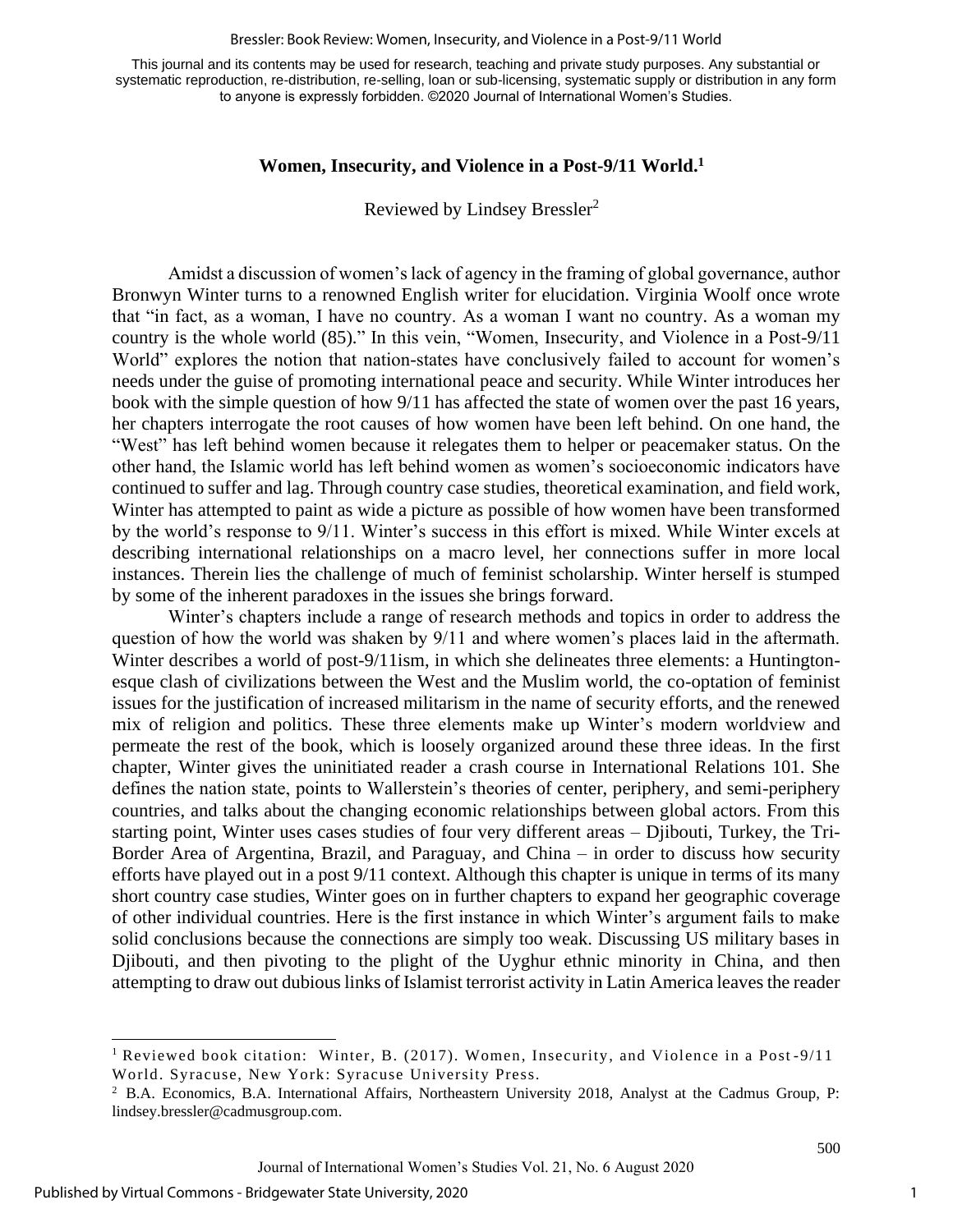cold in finding a common thread. This is Winter at her feeblest: attempting to capture nearly every post 9/11 reality while failing to draw a common conclusion.

Winter's weakness in discussing individual countries is remediated somewhat by her deep understanding of how transnational feminism exists, and where women lose their ability to advocate for their concerns within a global political framework. Chapter 2, which like Chapter 1, begins with a theoretical introductory background of sovereignty and international cooperation, takes the provocative perspective of how order inherently causes some disorder, and how in order to develop unity, countries and peoples must undergo some level of brutality. This is the chapter in which Winter discusses Woolf's "no country" axiom, which she provides additional context for in her exploration of the Responsibility to Protect (R2P) doctrine. The doctrine has engendered varying responses from different civil actors; some believe that R2P has helped the international community respond more effectively to gross humanitarian misdemeanors, while others take issue with the doctrine's failure to provide true sociopolitical change, a common criticism of global governance in itself alone.

In addition, Winter notes how the doctrine complicates women's roles in peacemaking in Chapter 3. Here is where Winter's perspective truly shines. According to Winter, global discussions of security have portrayed women as under greater duress than ever as a result of an increase in perceived threats from the Muslim world. Instead of turning global conversations to the main issues related to their marginalization, such as lack of education, young age of marriage, and domestic violence, women have been pushed aside and portrayed as victims or peacemakers only. Winter meaningfully shares statistics of how the baseline for Afghani and Iraqi women has not improved much since 9/11. Security, in Winter's view, is a highly vague concept that gets layered on top of many unrelated fields to form things such as food security, environmental security, and economic security. Moreover, a major failing of the security conversation these days is that ongoing feminist causes are not inherently altered or more worthy within a post-9/11 context. Winter poignantly discusses the logical flaws of viewing rape or domestic violence as somehow more legitimate and more terrible within the context of war or terrorism. Essentially, women's lives have not changed for the better since 9/11, which is an unfortunate perpetuating reality. Chapter 6 moves away from the discussion of women in security conversations in order to turn towards the Western cognitive dissonance between the Christian religious right and the Islamist world. Chapter 6 also succeeds in telling a global story, in which religious dominance is increasing steadily, and in which the Arab Spring has not lived up to its false promise of "democratic legitimacy."

Perhaps Winter's greatest stretch of imagination is found in her examination of the linkages between the Subic rape case in the Philippines with the plight of African Americans suffering after the devastation of Hurricane Katrina. Her discussion in Chapter 4 goes into detail about how the Philippines has been transformed and harmed by globalization, and how a prosecuted rape of a Filipino soldier reflected US military prowess. Winter describes the thought-provoking economic history of the US-Philippines relationship, with the Philippines being one of the largest beneficiaries of non-food aid. At the tail end of this chapter, Winter attempts to bring in Crenshaw's fundamental theories of intersectionality, and states that women of color in the US suffer in the same way that Filipina sex workers do. Winter claims at the onset of this chapter that she is evading the simultaneity fallacy, but it seems that there are better, deeper parallels that could have been delineated with either example.

Winter draws upon her own experiences at transnational feminist conferences in Chapter 5. Through stories from both anti-occupation activists in Jerusalem and a global network of women

501